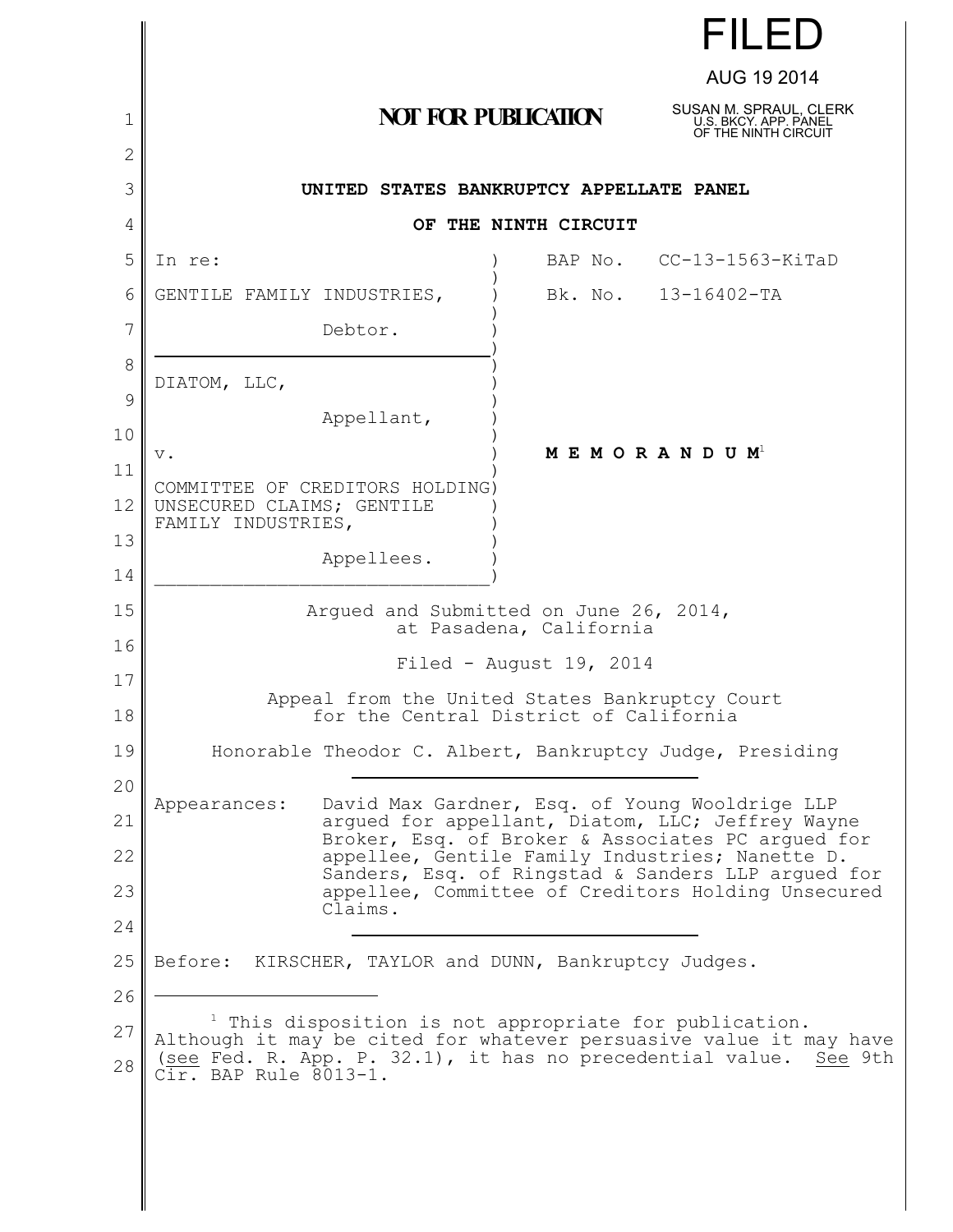1 2 3 4 Creditor Diatom, LLC ("Diatom") appeals an order approving the motion of chapter  $11^2$  debtor Gentile Family Industries ("GFI") to assume an unexpired nonresidential real property lease. We AFFIRM.<sup>3</sup>

5

6

24

## **I. FACTUAL BACKGROUND AND PROCEDURAL HISTORY**

## **A. Events prior to GFI's bankruptcy**

7 8 9 10 11 12 13 GFI's principal business is an open pit diatomaceous earth mining operation on land leased from Diatom. Steven Gentile ("Gentile") is the President of GFI. GFI pays royalties to Diatom based upon the tonnage of diatomaceous earth mined. Virtually all of GFI's business comes from the Diatom mining operation. Diatom is comprised of three members — Mr. and Mrs. Cooper and their son David Cooper.

14 15 16 17 18 19 Although GFI had been mining on the Diatom property since 2001, the parties did not have a written lease until 2006. On January 12, 2006, GFI and Diatom executed a Land Use Agreement for Mining Purposes (the "Cooper Lease"). The Cooper Lease had an initial term through December 31, 2010, with the option for additional five year terms:

20 21 22 23 Term. The initial term of the Agreement shall be from the date of this Agreement to and including December 31,  $2010 \ldots$ . The Term shall be for five (5) years with The Term shall be for five  $(5)$  years with the option for additional five (5) year terms as long as all conditions of operation meet the "Owner's" approval and both "GFI" and "Owner" agrees [sic] to future use of

25 26  $2$  Unless specified otherwise, all chapter, code and rule references are to the Bankruptcy Code, 11 U.S.C. §§ 101-1532, and the Federal Rules of Bankruptcy Procedure, Rules 1001-9037.

<sup>27</sup> 28  $3$  GFI filed a motion to supplement the record, which includes several notices of cure payments in connection with its approved motion to assume. Because these exhibits have no bearing on our decision in this appeal, we DENY the motion.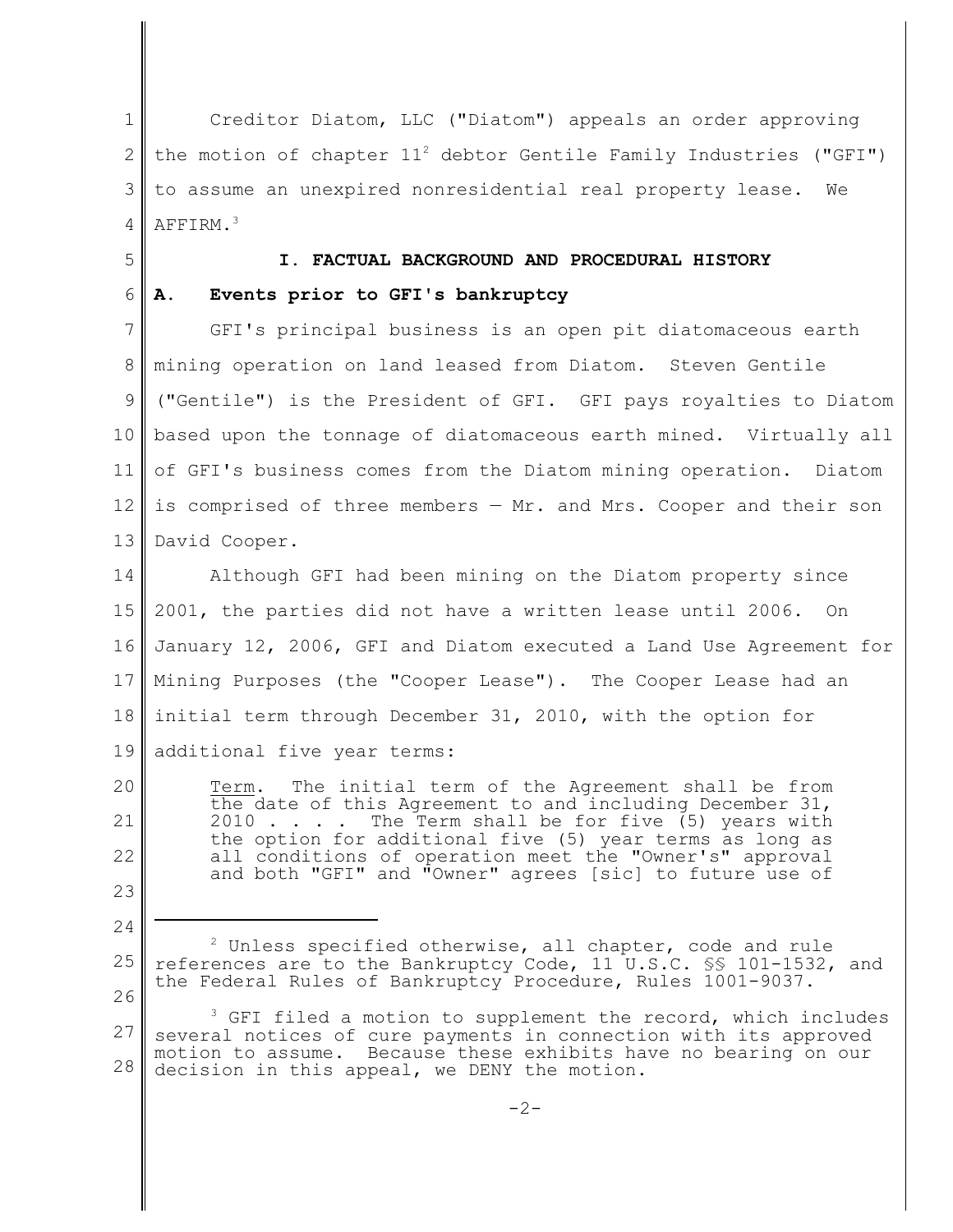2

1

the same surface areas as currently agreed upon, unless sooner surrendered or otherwise terminated.

3 4 5 6 7 8 9 The Cooper Lease expired on December 31, 2010. Nothing was expressly communicated between the parties about exercising the option for another five-year term, but they proceeded with business as usual for the next thirty months until GFI's bankruptcy filing in July 2013. Gentile testified that at all times subsequent to December 31, 2010, he believed the Cooper Lease was in its second five-year term.

10 11 12 13 14 15 16 In or around 2012, GFI fell behind on its royalty payments to Diatom. On July 13, 2013, Diatom served a 30-day notice to cure over \$140,000 in royalty arrearages and other various defaults under the Cooper Lease (the "Default Notice"). The Default Notice reminded GFI of its unfulfilled obligations for biannual increases in the royalty rates according to the terms of the Cooper Lease, noting that the lease was "now in its seventh (7) year of life[.]"

- 17 **B. Postpetition events**
- 18

## **1. GFI's motion to assume the Cooper Lease**

19 20 21 22 23 24 25 26 27 28 In response to the Default Notice, GFI filed a chapter 11 bankruptcy case on July 29, 2013, and timely moved to assume the Cooper Lease under  $\frac{1}{5}$  365(b)(1)("Motion to Assume"). GFI argued the Cooper Lease was not expired and, thus, was assumable based on the parties' conduct, Diatom's admission in the Default Notice that the Cooper Lease was in its "seventh (7) year of life" and because no written communication existed to suggest the Cooper Lease was anything other than in its first renewal term. GFI argued that if it was not allowed to assume the lease, it would be forced to close its business and cease operations almost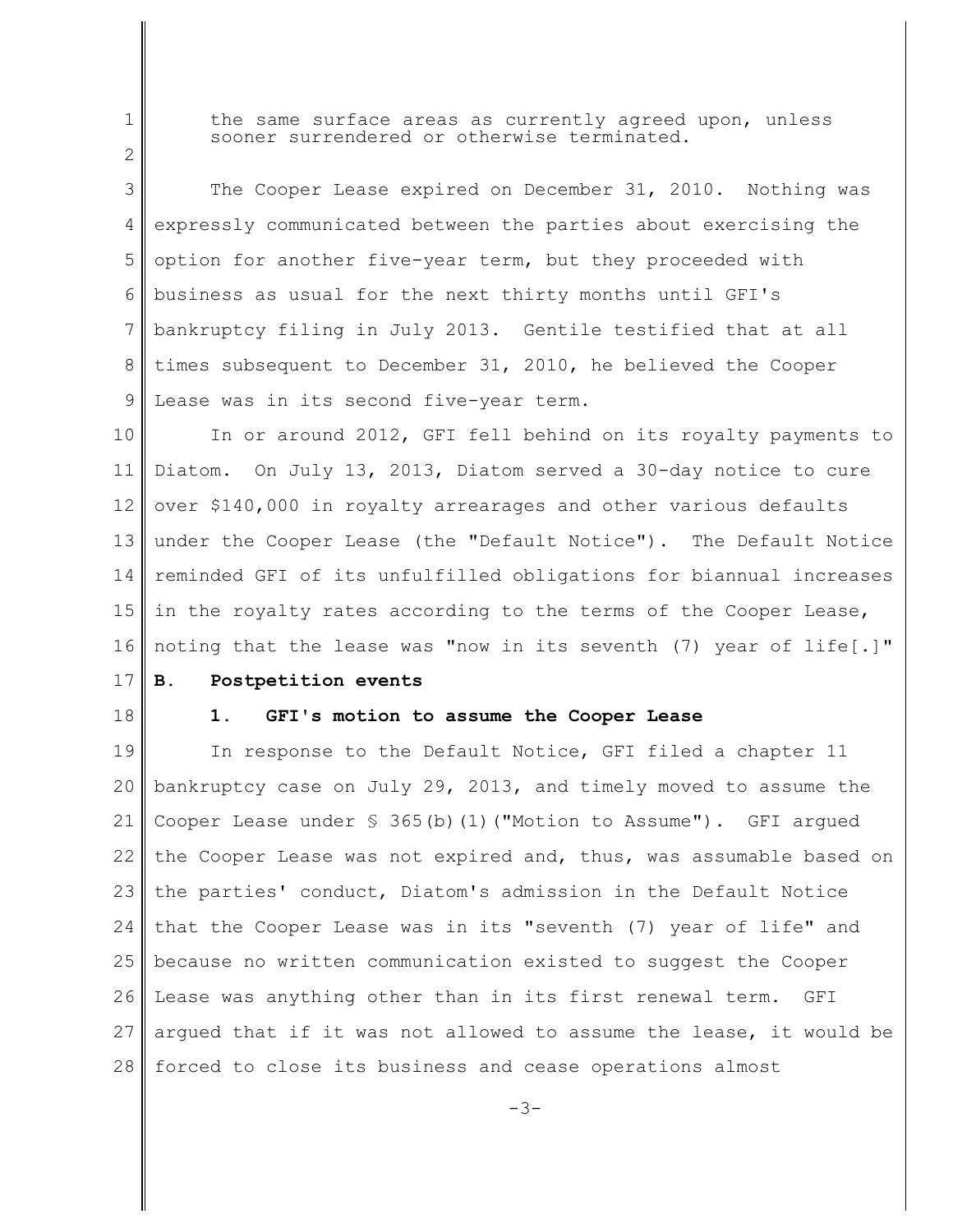1 2 3 4 5 immediately, leaving little or no recovery for unsecured creditors. The Official Committee of Creditors Holding Unsecured Claims joined in GFI's motion, contending it would help promote a successful reorganization and was in the best interest of creditors.

6 7 8 9 10 11 12 13 14 15 16 Diatom opposed the Motion to Assume on two grounds: (1) GFI was improperly using the assumption process under § 365 to get a declaratory ruling that the Cooper Lease's term was something other than month-to-month;<sup>4</sup> and (2) the Cooper Lease was not in the middle of a second five-year term as contended by GFI. Diatom argued that under CAL. CIV. CODE § 1945, GFI became a month-to-month tenant effective January 1, 2011, because it had not exercised the option to extend the Cooper Lease by an additional five-year term. Relying on the paragraph entitled "Notices," Diatom argued that because GFI did not communicate a renewal in writing, the Cooper Lease was not renewed in January 2011:

17 18 19 20 Notices. All notices and other communications to other party shall be given in writing and shall be sufficiently given if (i) delivered in person, (ii) sent by electronic communication, with confirmation sent by registered or certified mail, return receipt requested, or (iii) sent by registered or certified mail, return receipt requested . . . .

21 22 23 24 25 Diatom disputed GFI's assertion that the "seventh (7) year of life" comment Mrs. Cooper made in the Default Notice evidenced the parties' agreement the Cooper Lease was in a second five-year term. Her description simply identified that it had been seven years since the Cooper Lease was executed.

26

<sup>27</sup> 28 <sup>4</sup> Diatom's objection to the alleged deficient procedural process was stated only in the "Introduction" section of its opposing brief and was not supported by any further argument or authority.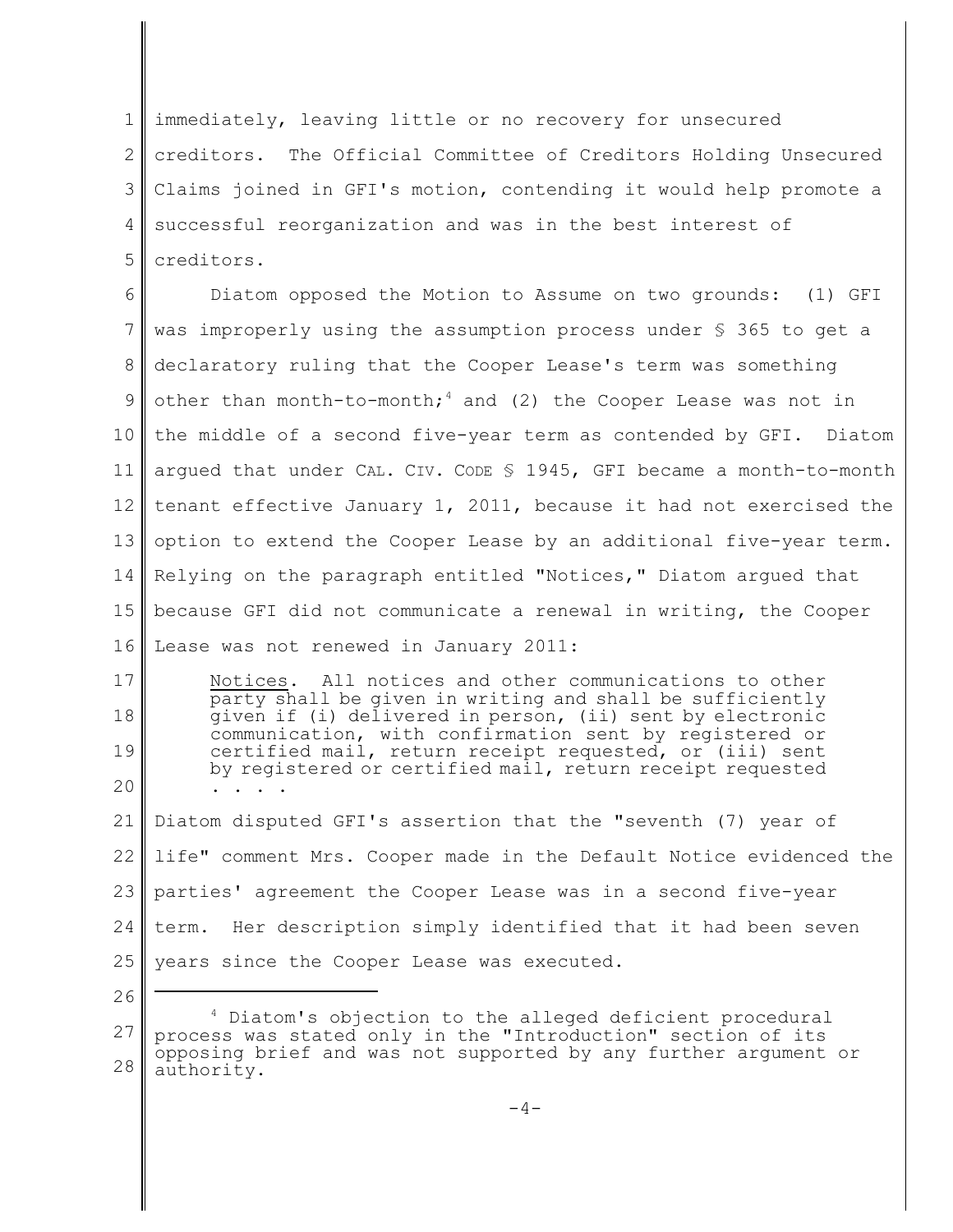1 2 3 4 5 6 7 8 9 10 11 12 Diatom conceded California case law provides that a tenant's continued possession of the premises may be a valid exercise of an option to renew, citing ADV Corp. v. Wikman, 178 Cal.App.3d 61 (1986), but argued that ADV is distinguishable because the option to renew there was not required to be in writing. Diatom also argued that GFI, unlike the tenant in ADV, did not engage in any conduct prior to the expiration of the original term to indicate that it intended to extend the Cooper Lease for another five years. Attached to Diatom's opposition was a declaration from David Cooper and copies of cases and treatises Diatom argued supported its position that the Cooper Lease was on a month-tomonth basis.

13 14 15 16 17 18 19 20 21 22 23 24 In reply, GFI argued that the Cooper Lease was silent on the mechanics by which the option to extend for additional five-year terms could be effected and nowhere in the "Term" section, which is the only place where the option is discussed, was there a requirement that exercise of the option be in writing. GFI argued that California and Ninth Circuit law was clear: when no writing is required under the terms of the lease to interpret a renewal, the conduct of the parties establishes it. Thus, GFI's continued possession and the actions of the parties conclusively established the option had been exercised to extend the Cooper Lease for a second five-year term, which was in place for thirty months prior to Diatom's issuance of Default Notice.

- 25 26 27 28 **2. The bankruptcy court's ruling on the Motion to Assume** At the hearing on the Motion to Assume, counsel for Diatom conceded the Cooper Lease was executory and could be assumed by GFI. However, Diatom objected to GFI's ability to seek what was
	- $-5-$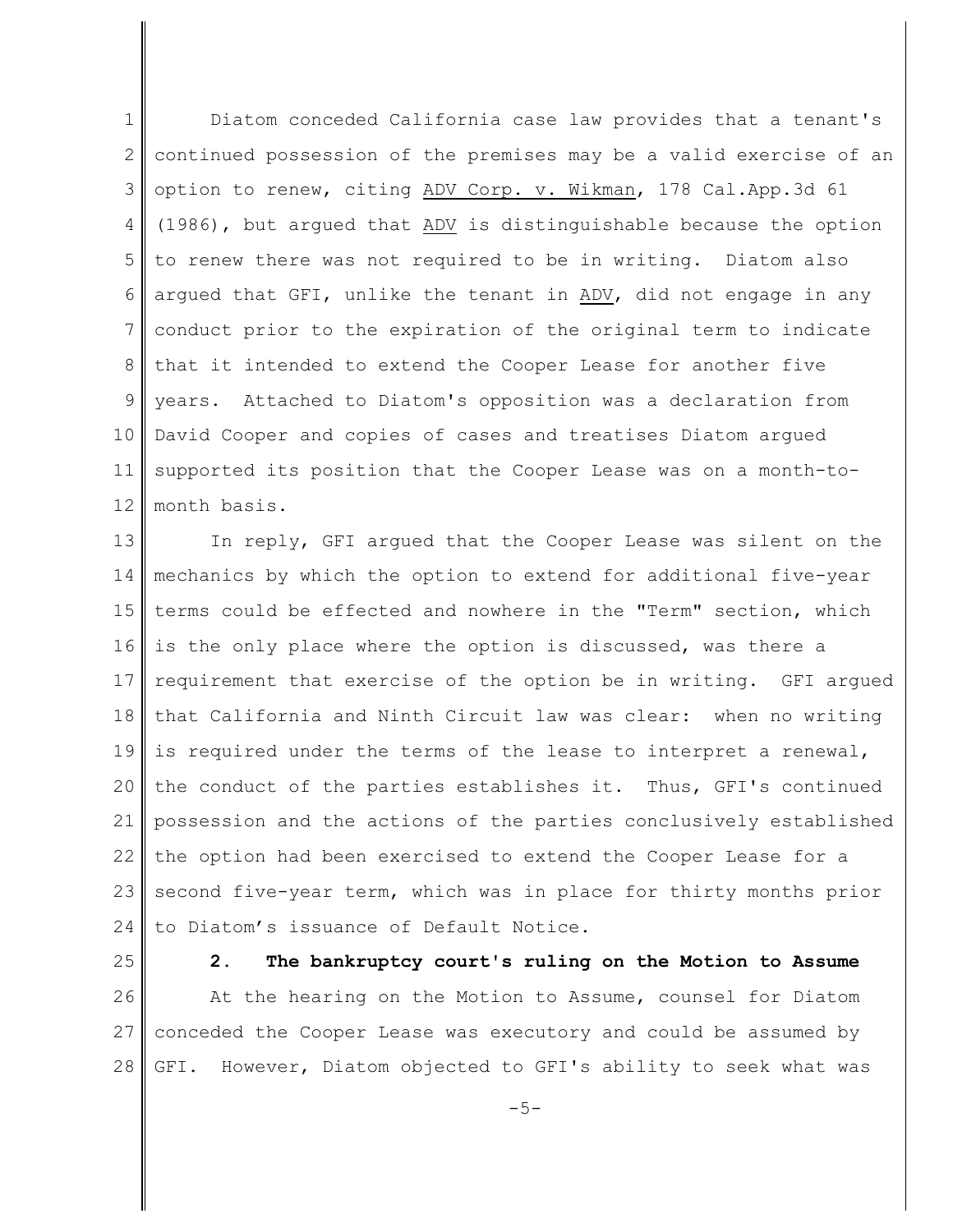1 2 3 4 5 6 7 8 9 10 11 12 essentially a declaratory ruling as to the term of the Cooper Lease. Notwithstanding that objection, counsel proceeded to argue the Cooper Lease was only on a month-to-month term due to GFI's failure to communicate in writing that it was exercising the option to extend the lease for another five-year term. The bankruptcy court agreed that a debtor seeking to assume a lease cannot change or amend the lease's term. Nonetheless, it disagreed with counsel's contention that GFI had to provide notice, either in writing or otherwise, to extend the Cooper Lease. Counsel for Diatom conceded that the "Term" section was silent as to whether notice had to be given in order to extend it. After hearing further argument from Diatom that the Cooper

13 Lease was month-to-month, the bankruptcy court stated:

14 15 16 17 18 I disagree. I think that continued occupation, continuing tendering of rent is probably enough to get them around this argument you have, which just lapsed into a month to month. Even your own client didn't treat this as a month to month because they've gone ahead and given two years after the fact a written notice, so even they don't think it's a month to month. I don't think that cuts much ice.

19 Hr'g Tr. (Nov. 6, 2013) 12:20-13:2.

26

20 21 22 23 24 25 The bankruptcy court entered an order approving the Motion to Assume on November 14, 2013. In addition to the required findings under  $\frac{1}{2}$  365(b)(1), the court determined that the "Cooper Lease was extended by the conduct of the parties into its first five (5) year option term commencing as of December 30, 2010[.]" Diatom timely appealed.

## **II. JURISDICTION**

27 28 The bankruptcy court had jurisdiction under 28 U.S.C. § 1334 and  $\S$  157(b)(2)(A). We have jurisdiction under 28 U.S.C.  $\S$  158.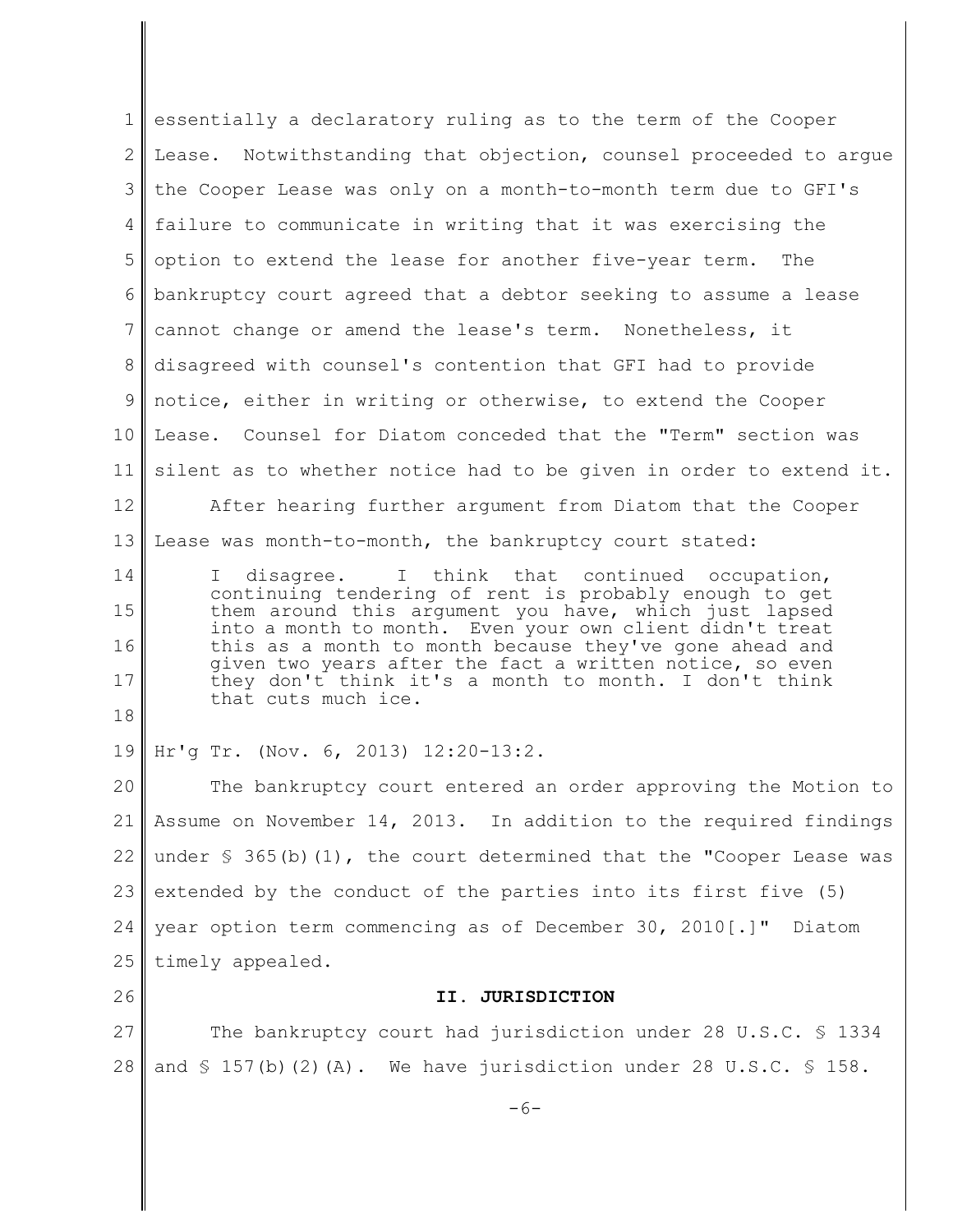| 1  | III. ISSUE                                                                                                            |  |  |
|----|-----------------------------------------------------------------------------------------------------------------------|--|--|
| 2  | Did the bankruptcy court err when it determined in the                                                                |  |  |
| 3  | context of the Motion to Assume the disputed issue of whether the                                                     |  |  |
| 4  | Cooper Lease had been extended for another five years or whether                                                      |  |  |
| 5  | its term was month-to-month?                                                                                          |  |  |
| 6  | IV. STANDARD OF REVIEW                                                                                                |  |  |
| 7  | Whether the bankruptcy court's procedures comport with due                                                            |  |  |
| 8  | process is reviewed de novo. Price v. Lehtinen (In re Lehtinen),                                                      |  |  |
| 9  | 564 F.3d 1052, 1058 (9th Cir. 2009); Garner v. Shier                                                                  |  |  |
| 10 | (In re Garner), 246 B.R. 617, 619 (9th Cir. BAP 2000).                                                                |  |  |
| 11 | V. DISCUSSION                                                                                                         |  |  |
| 12 | The bankruptcy court's decision to determine the term of the                                                          |  |  |
| 13 | Cooper Lease in a contested matter rather than requiring an<br>adversary or some other proceeding was harmless error. |  |  |
| 14 | Diatom contends the bankruptcy court erred by deciding the                                                            |  |  |
| 15 | issue of the Cooper Lease's term in the context of the Motion to                                                      |  |  |
| 16 | Assume, which Diatom contends is a summary proceeding and limited                                                     |  |  |
| 17 | in nature. Diatom arques the bankruptcy court exceeded the scope                                                      |  |  |
| 18 | of its authority under $\frac{1}{5}$ 365 when it decided this disputed                                                |  |  |
| 19 | contract issue, and it requests on appeal the "right to prove,                                                        |  |  |
| 20 | through the appropriate legal procedure, that the lease term is                                                       |  |  |
| 21 | month-to-month under clear California law." Diatom suggests the                                                       |  |  |
| 22 | issue of the contract term would be best resolved in an unlawful                                                      |  |  |
| 23 | detainer action or an action for declaratory relief. GFI argues                                                       |  |  |
| 24 | that it was appropriate for the bankruptcy court to inquire into                                                      |  |  |
| 25 | whether the Cooper Lease was unexpired as part of its ruling on                                                       |  |  |
| 26 | the Motion to Assume.                                                                                                 |  |  |
| 27 | Whether to assume or reject an executory contract or                                                                  |  |  |
|    |                                                                                                                       |  |  |

-7-

28 unexpired lease is left to the business judgment of the trustee or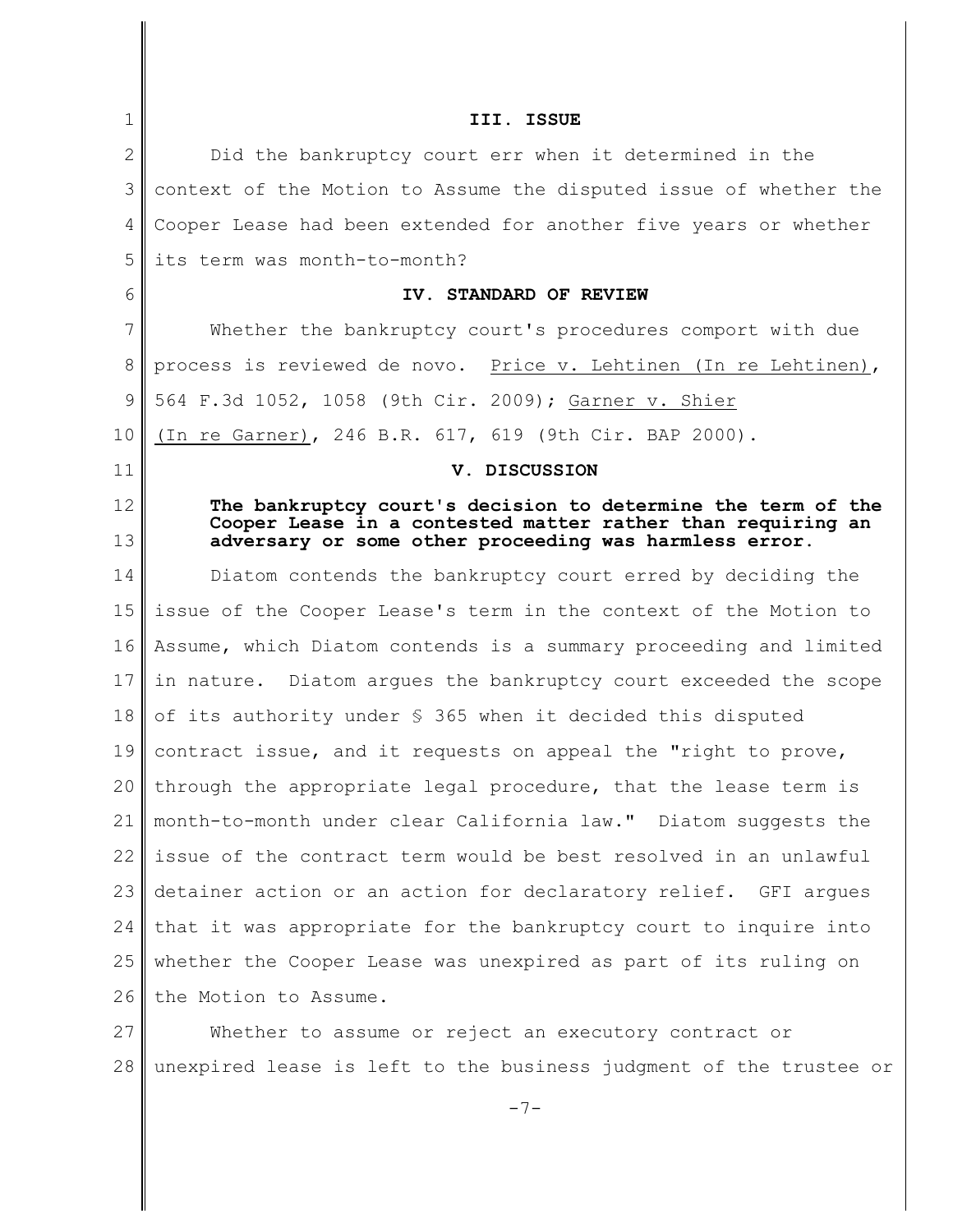1 2 3 4 5 6 7 8 9 10 11 12 13 14 15 16 17 18 19 20 debtor in possession. Official Creditors Comm. v. X10 Wireless Tech., Inc. (In re X10 Wireless Tech., Inc.), 2005 WL 6960205, at \*3 (9th Cir. BAP Apr. 5, 2005)(citing Durkin v. Benedor Corp. (In re G.I. Indus., Inc.), 204 F.3d 1276, 1282 (9th Cir. 2000)). It is undisputed that only an executory contract or unexpired lease of the debtor existing at the time of petition is capable of being assumed; the issue whether the subject contract or lease has terminated prepetition is determined under state law. Vanderpark Props., Inc. v. Buchbinder (In re Windmill Farms, Inc.), 841 F.2d 1467, 1469 (9th Cir. 1987); In re Kong, 162 B.R. 86, 91 (Bankr. E.D.N.Y. 1993)(if the contract or lease has expired by its own terms or has been terminated prior to the petition date then nothing exists for debtor to assume or reject);  $\frac{1}{5}$  365(a). The bankruptcy court clearly has the authority to determine this threshold issue. See In re Windmill Farms, Inc., 841 F.2d at 1472; In re Kong, 162 B.R. at 91 (before a debtor can seek relief under  $\frac{1}{5}$  365(a), it must be established that an executory contract or unexpired lease exists at the time of the filing)(citing 2 COLLIER ON BANKRUPTCY ¶ 365.02 (Lawrence P. King et al., eds. 15th ed. 1992)).

21 22 23 24 25 26 The question of whether the Cooper Lease was "unexpired" was not disputed. Diatom repeatedly conceded the Cooper Lease was unexpired at the time GFI filed for bankruptcy and that it was capable of being assumed. What Diatom disputes is whether the bankruptcy court could determine the disputed lease term in the context of the Motion to Assume.

27 28 Diatom relies on Orion Pictures Corp. v. Showtime Networks, Inc. (In re Orion Pictures Corp.), 4 F.3d 1095, 1098 (2d Cir.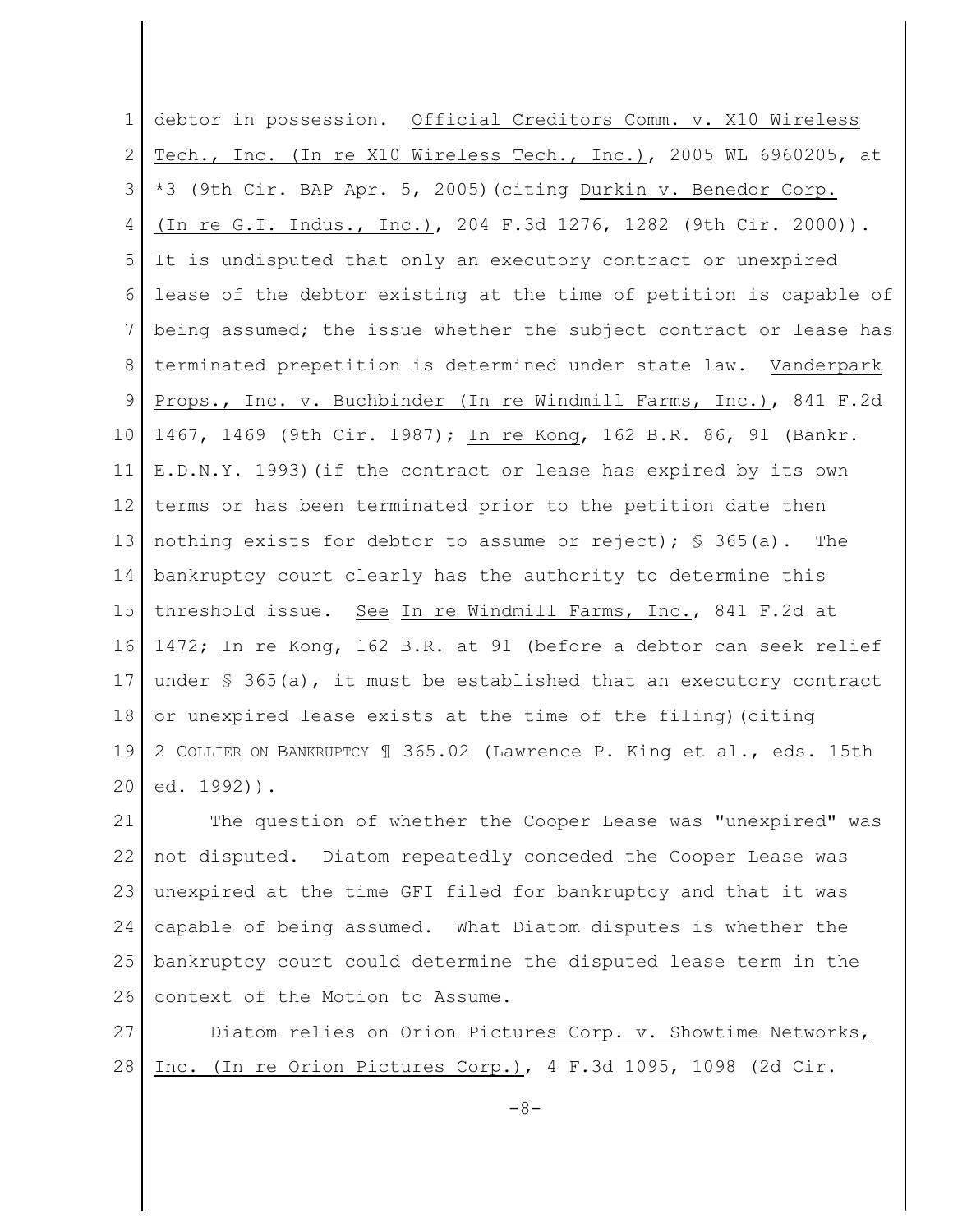1 2 3 4 5 6 7 8 9 10 11 1993), to support its position that the bankruptcy court could not decide this issue in the context of the Motion to Assume. In Orion, the debtor entered into a prepetition contract with Showtime. Showtime contended Orion breached the contract and could not assume it. Orion moved to assume the contract under § 365 and simultaneously filed an adversary proceeding against Showtime claiming anticipatory breach. The bankruptcy court tried the breach issue in connection with the assumption motion. Determining that Orion had not breached, the court authorized the assumption and dismissed the related adversary proceeding as moot. The district court affirmed.

12 13 14 15 16 17 18 19 20 21 22 23 24 In reversing, the Second Circuit held § 365 did not authorize bankruptcy courts to resolve questions involving the validity of contracts in the context of assumption motions. "[I]t was error for the bankruptcy court to decide a disputed factual issue between the parties to a contract in the context of determining whether the debtor or trustee should be permitted to assume that contract." Id. at 1098. "At heart, a motion to assume should be considered a summary proceeding, intended to efficiently review the trustee's or debtor's decision to adhere to or reject a particular contract in the course of the swift administration of the bankruptcy estate. It is not the time or place for prolonged discovery or a lengthy trial with disputed issues." Id. at 1098-99.

25 26 27 28 Although not cited by the parties, the Ninth Circuit adopted the reasoning of Orion in In re G.I. Indus., Inc., 204 F.3d at 1282. There, a creditor had sued debtor for breach of contract in state court prepetition. Shortly thereafter, debtor filed a

 $-9-$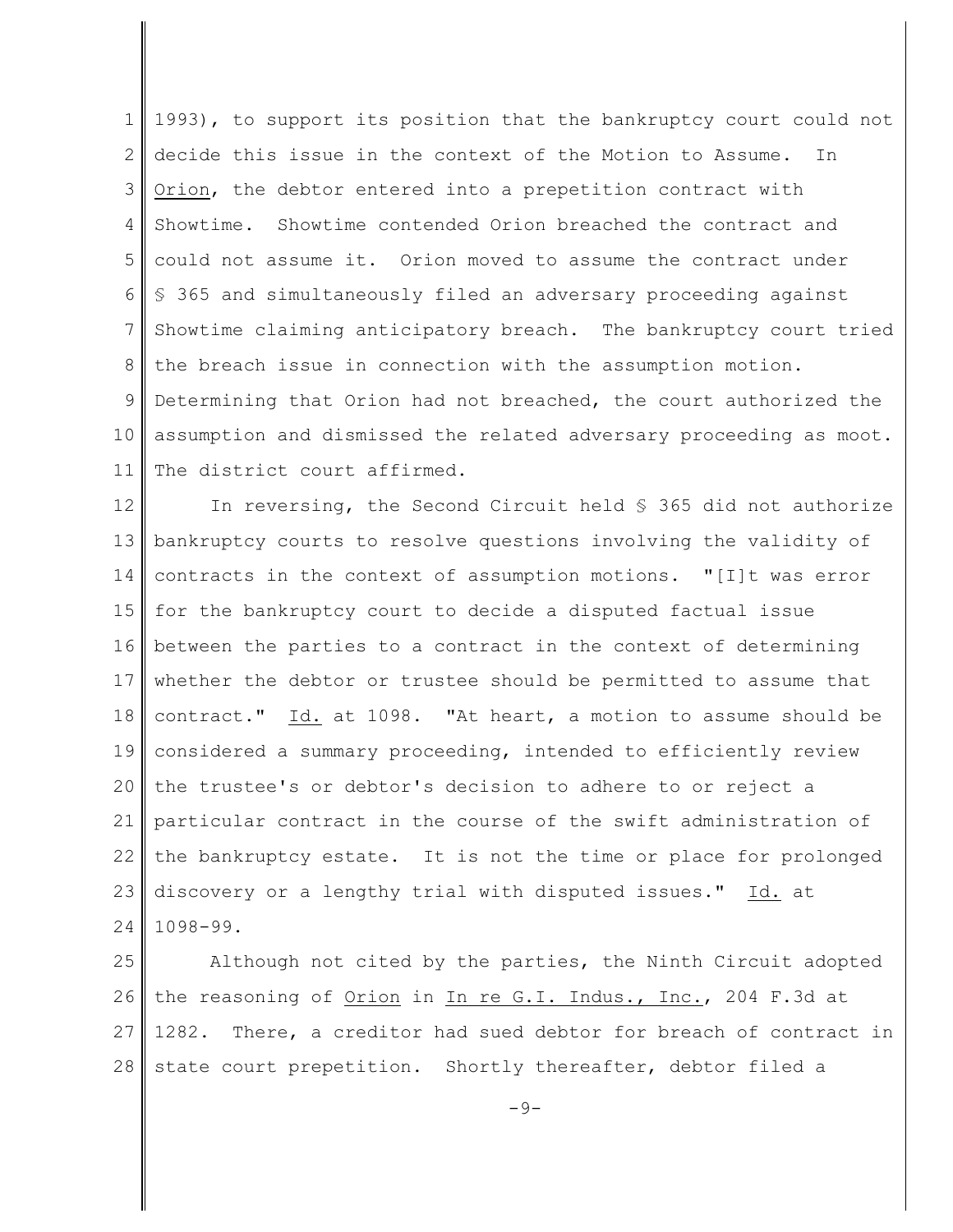1 2 3 4 5 6 7 8 9 10 11 12 chapter 11 bankruptcy case and attempted to remove the action to the bankruptcy court. After that failed, the trustee moved to reject the parties' contract. The bankruptcy court agreed the contract was burdensome; the rejection was within the sound business judgment of the trustee. Based on the rejection, the creditor filed a proof of claim for damages under § 365(g). The trustee objected to the proof of claim. As a result, the bankruptcy court held a five-day trial inquiring into the validity of the contract. The court ultimately disallowed the creditor's claim, finding that the contract was unenforceable due to a lack of mutual intent between the parties and a lack of consideration. The district court affirmed. Id. at 1279-80.

13 14 15 16 17 18 19 20 On appeal, the creditor contended the trustee's rejection of the contract conclusively established a statutory breach of contract that precluded the bankruptcy court from inquiring into the validity of the underlying contract. Id. at 1280. The Ninth Circuit disagreed, holding the bankruptcy court could properly examine the validity of a rejected contract during the claims process based on the plain language of  $\frac{1}{5}$  502(b)(1). However, relying on Orion, it went on to hold:

21 22 23 24 25 26 27 28 Based on the nature of a motion to reject and its complementary proceedings, it is inappropriate for the court to resolve questions involving the validity of a contract at the time of rejection. As the Second Circuit noted in Orion Pictures Corp. v. Showtime Networks, Inc. (In re Orion Pictures Corp.), 4 F.3d 1095 (2d Cir. 1993), "permitting a bankruptcy court to rule conclusively on a decisive issue of breach of contract would render the use of 'business judgment' . . . unnecessary." Id. at 1099. Orion correctly recognizes that adjudicating the validity of a contract at the time of rejection would turn a summary proceeding into a full trial on the merits, a result that would be inconsistent with the procedures found in the Bankruptcy Code. Instead, our approach gives effect to the plain language of the Bankruptcy Code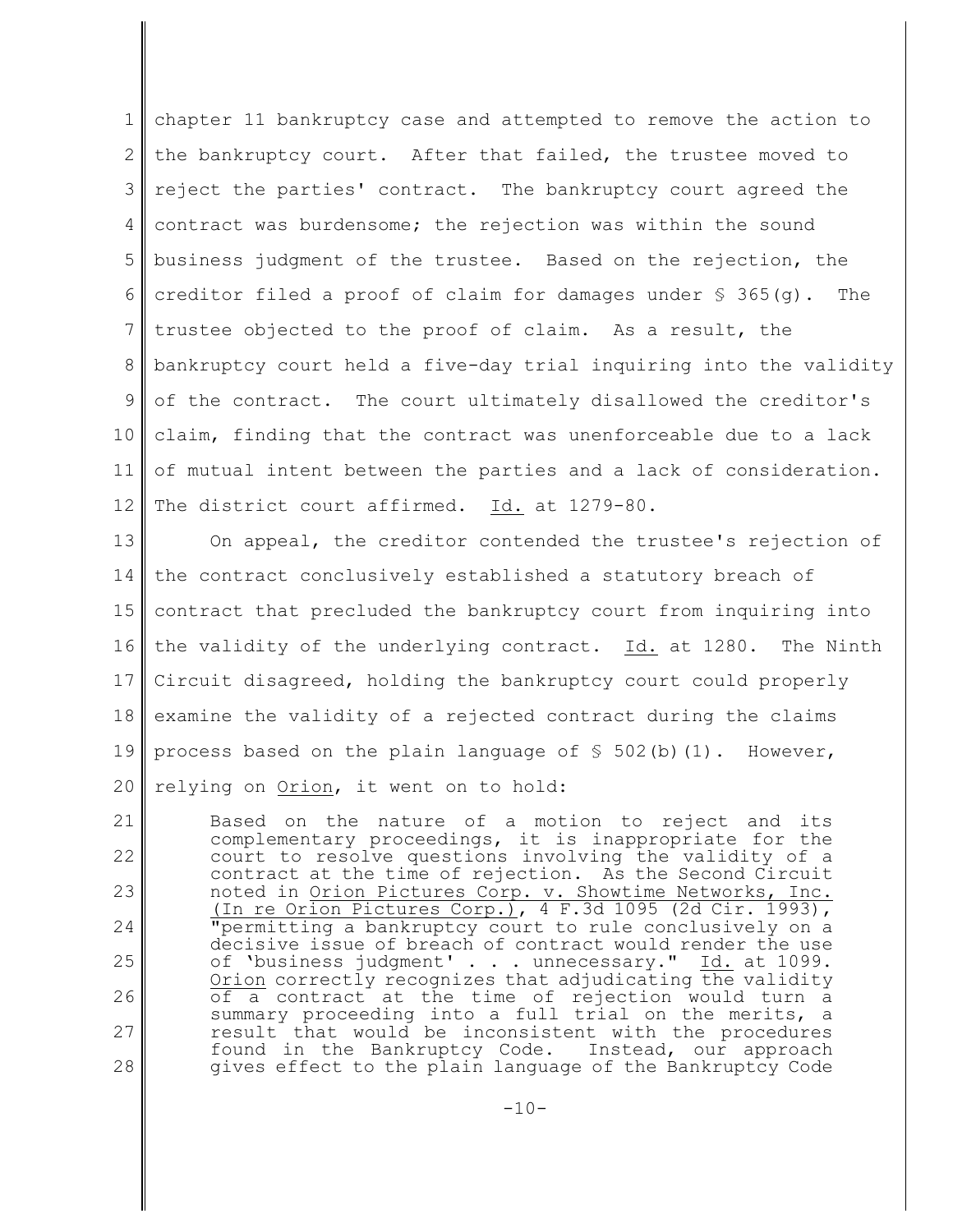2 3 4 5 6 7 8 9 10 11 12 13 14 15 16 of the validity of a contract until a full adversary proceeding can take place. This approach better conforms with the structure of the code. Id. at 1282. In other words, the validity of a contract, if disputed, cannot be determined in the context of a motion to assume or reject. An adversary proceeding is required. Whether a determination as to the "term" of an unexpired lease is a determination on the "validity" of a contract for purposes of § 365 is not clear. The Ninth Circuit has not defined exactly what falls into the "validity" category. Certainly, Diatom and GFI never questioned the Cooper Lease's "validity." However, taking a broad view of G.I. Indus., Inc., it may be that an adversary proceeding was required for the bankruptcy court to determine the term of the Cooper Lease. We need not decide that issue, however, because for all practical purposes an adversary proceeding was held in this case.

and allows a bankruptcy judge to postpone consideration

1

27

17 18 19 20 Diatom characterized the relief GFI sought as to the Cooper Lease's term as an action for declaratory relief. Generally, an adversary proceeding is required for a declaratory judgment under Rule 7001(9).

21 22 23 24 25 It is error to circumvent the requirement of an adversary proceeding by using a 'contested matter' motion under Rule 9014.<sup>[5]</sup> Such an error may nevertheless be harmless when the record of the procedurally incorrect 'contested matter' is developed to a sufficient degree that the record of an adversary proceeding likely would not have been materially different.

26 Ruvacalba v. Munoz (In re Munoz), 287 B.R. 546, 551 (9th Cir. BAP

28 <sup>5</sup> Under Rule 6006, a proceeding to assume, reject or assign an executory contract or unexpired lease is governed by Rule 9014.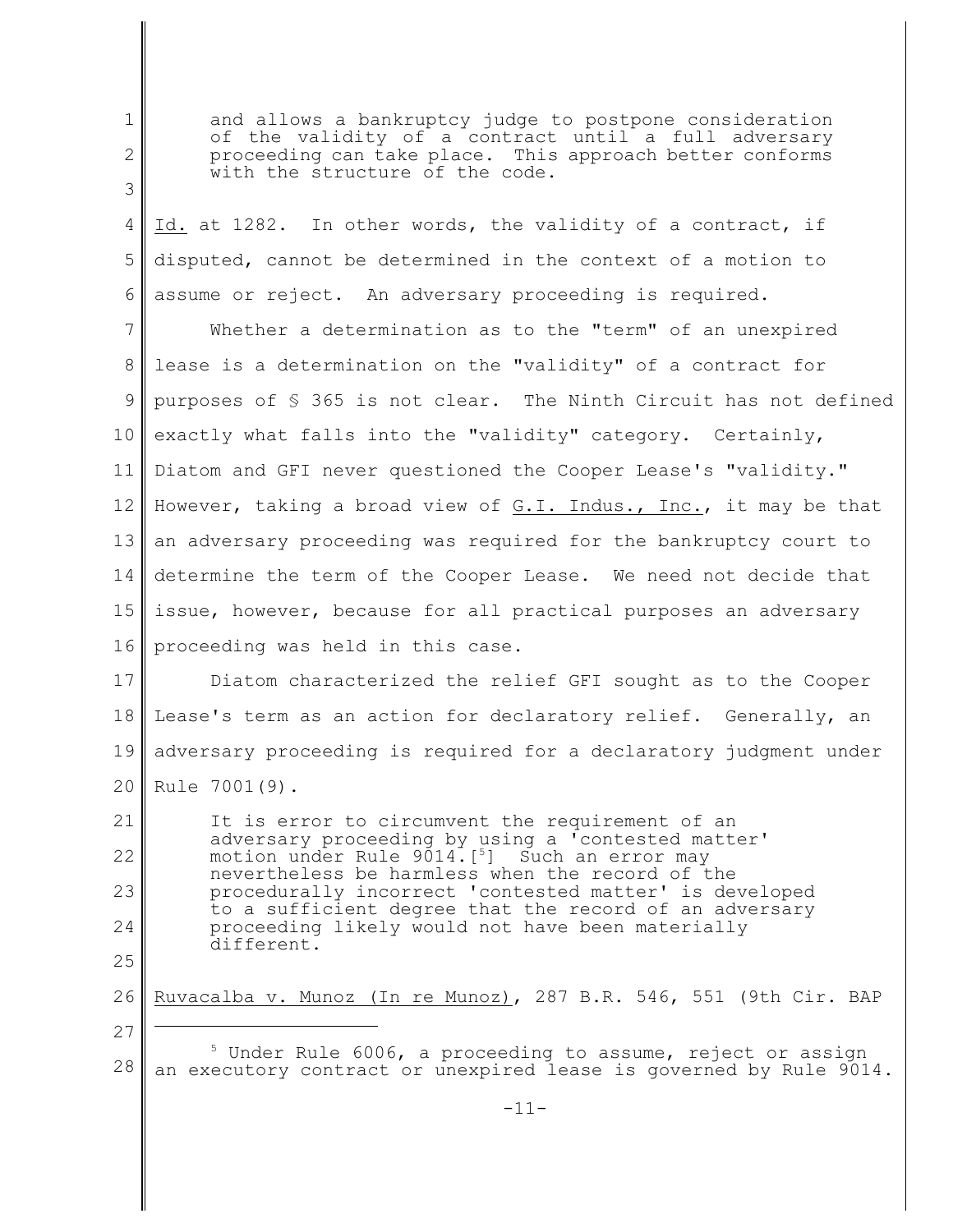1 2 3 4 5 6 7 8 9 10 11 12 13 14 15 16 17 18 2002); Trust Corp. of Mont., Inc. v. Patterson (In re Copper King Inn, Inc.), 918 F.2d 1404, 1407 (9th Cir. 1990)(where the record shows the parties received adequate notice concerning the nature of the issues raised in a contested motion proceeding, extensive hearings occurred, briefing was submitted and the parties were given ample time to air their position; for all practical purposes an adversary proceeding was held). See also Korneff v. Downey Reg'l Med. Ctr. Hosp., Inc. (In re Downey Reg'l Med. Ctr. Hosp., Inc.), 441 B.R. 120, 127 (9th Cir. BAP 2010) (bankruptcy court's decision not to require an adversary proceeding is subject to a harmless error analysis). "In such circumstances, the error does not affect the substantial rights of the parties and is not inconsistent with substantial justice." In re Munoz, 287 B.R. at 551. See, e.g., 28 U.S.C. § 2111; Rule 9005; In re Copper King Inn, Inc., 918 F.2d at 1406-07; Laskin v. First Nat'l Bank (In re Laskin), 222 B.R. 872, 874 (9th Cir. BAP 1998); United States v. Valley Nat'l Bank (In re Decker), 199 B.R. 684, 689–90 (9th Cir. BAP 1996).

19 20 21 22 23 24 25 26 27 28 Even if the bankruptcy court possibly erred in not requiring an adversary proceeding to determine the Cooper Lease's term, we conclude that such error was harmless. GFI was clear in its Motion to Assume what relief it was seeking and on what basis; it contended the Cooper Lease was in the middle of another five-year term. Diatom had the opportunity to comprehensively brief the issues and did so by filing its opposition, which included a declaration from David Cooper and copies of cases supporting its position that the term was month-to-month. Notably, while Diatom objected to the bankruptcy court determining the disputed term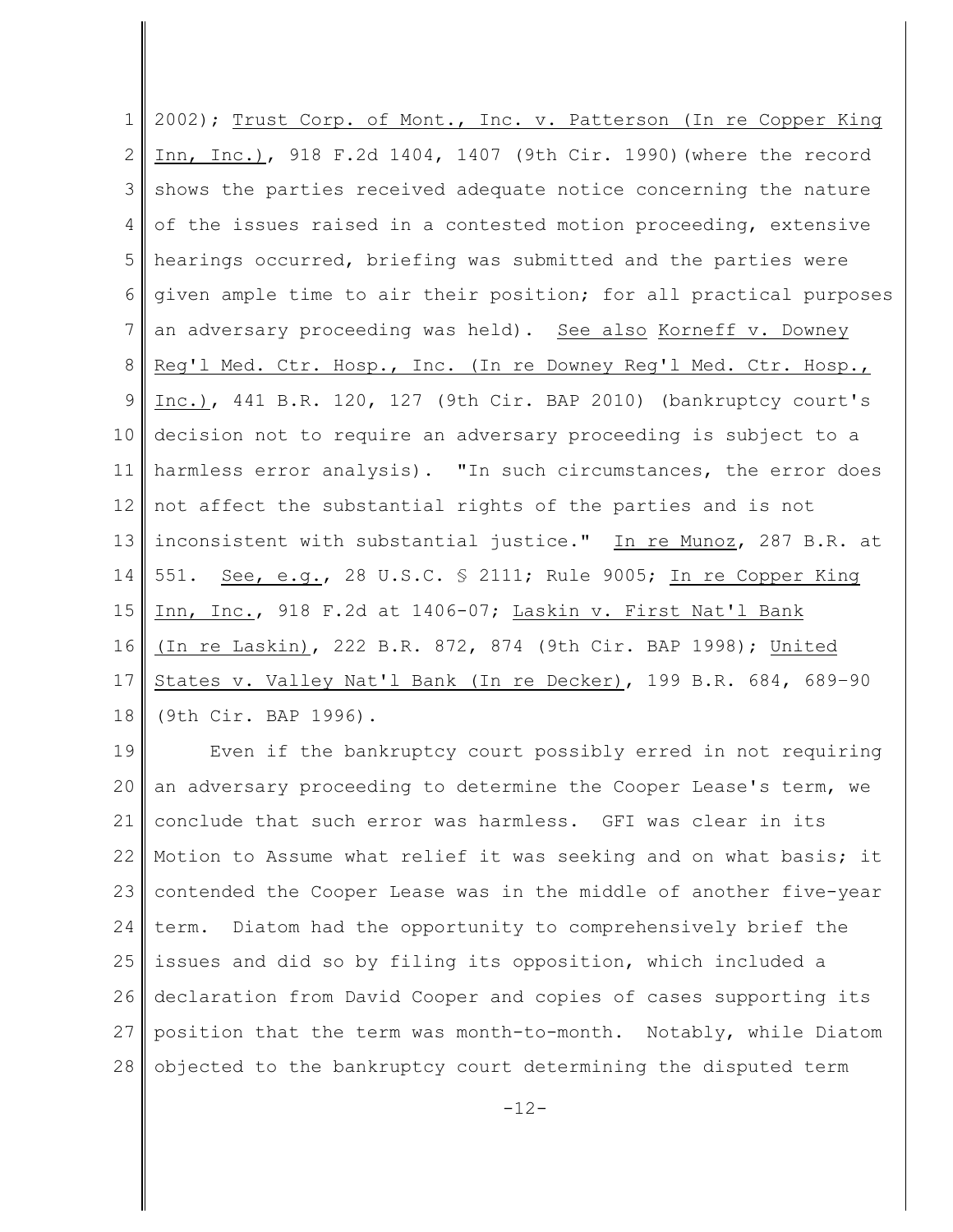1 2 3 4 5 6 7 issue in the context of the Motion to Assume, it has never fully briefed its objection until now. Plus, Diatom never requested a continuance of the hearing on the Motion to Assume. The hearing was held as scheduled; the parties had ample time to air their positions. After considering the parties' evidence and arguments, the bankruptcy court determined, as a matter of law, that the Cooper Lease term had been extended another five years.

8 9 10 11 12 13 14 15 16 17 18 19 20 21 On this record, we have difficultly understanding how Diatom was procedurally disadvantaged by the bankruptcy court's approach. We fail to see, particularly since the material facts were few and undisputed and the issue before the court was purely one of law, how an adversary (or some other) proceeding would have produced a materially different result. Diatom did not convince us otherwise in its appeal brief or at oral argument. Absent a credible argument or specific examples from Diatom showing it suffered some procedural disadvantage as a result of the bankruptcy court's procedure, the court allowing the matter to proceed as a contested motion rather than an adversary proceeding is not a sufficient reason to disturb the assumption order. Had the bankruptcy court determined the lease term issue in Diatom's favor, this matter would likely not be before us.

22 23 24 25 26 Accordingly, even if the bankruptcy court erred in not requiring an adversary proceeding to determine the term of the Cooper Lease, such error did not affect the substantial rights of the parties, is not inconsistent with substantial justice and was therefore harmless. In re Munoz, 287 B.R. at 551.<sup>6</sup>

27 28

<sup>6</sup> Diatom does not contest the bankruptcy court's

continue...